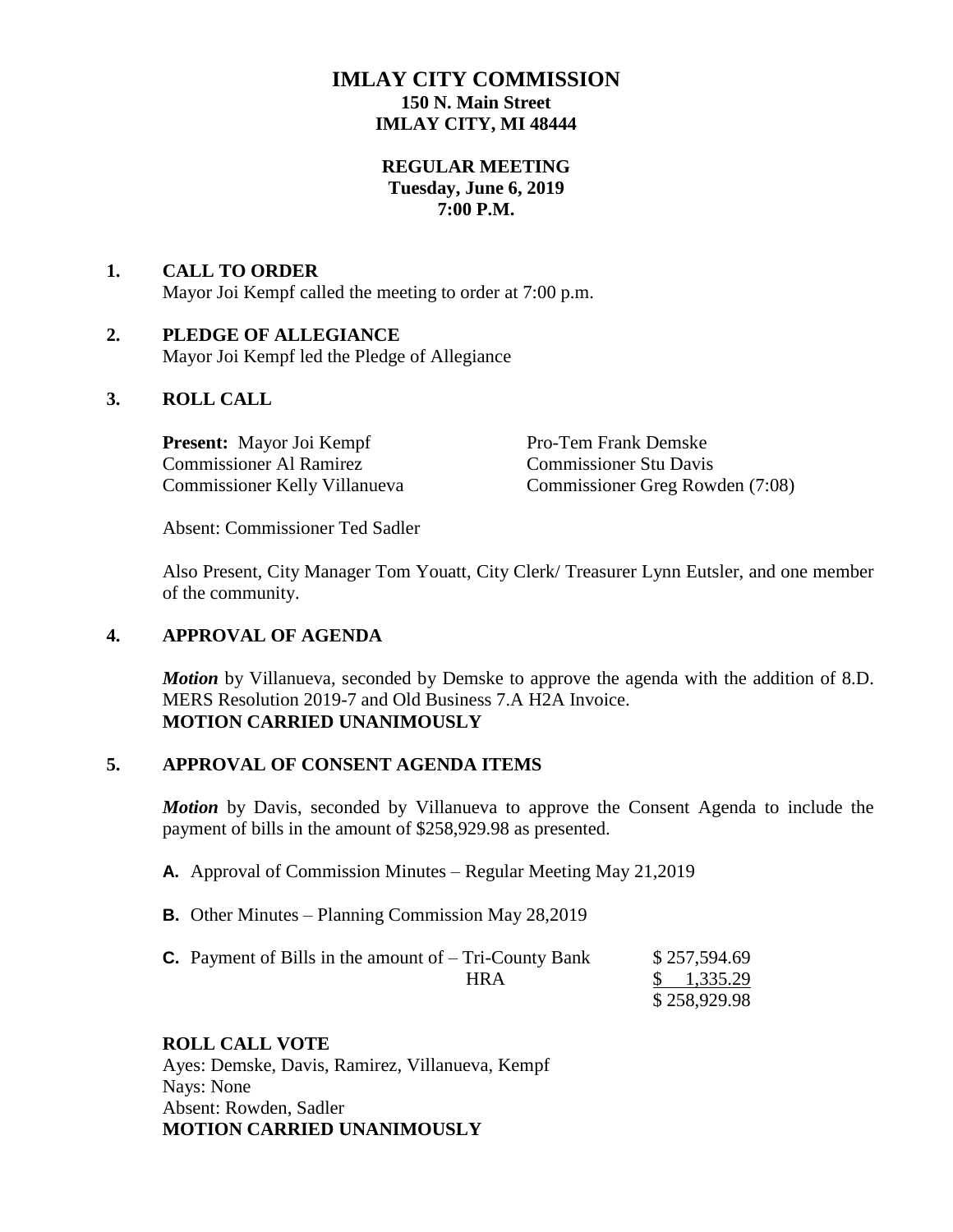# **6. CITIZENS FROM THE FLOOR**

Earl Gass – Spoke about the Imlay City School Meeting and the great things the school is going to be doing at no extra cost to the taxpayer.

### 7. **OLD BUSINESS**

### **A. H2A Architects, Inc. - Invoice**

**Motion** by Davis, seconded by Villanueva to approve payment of Invoice # 19105 to H2A Architects, Inc. in the amount of \$1,575.00 as presented.

**ROLL CALL VOTE** Ayes: Davis, Ramirez, Villanueva, Demske, Kempf Nays: None Absent: Sadler, Rowden **MOTION CARRIED UNANIMOUSLY**

### **8. NEW BUSINESS**

#### **A. City Manager Evaluation**

*Motion* by Villanueva, seconded by Ramirez to accept the evaluations of the City Manager, Tom Youatt, as presented, and approve an increase of \$173.00 per month to Youatt's ICMA Deferred Compensation as presented.

#### **ROLL CALL VOTE**

Ayes: Ramirez, Rowden, Villanueva, Demske, Davis, Kempf Nays: None Absent: Sadler **MOTION CARRIED UNANIMOUSLY**

### **B. Approve July Board of Review Date – Tuesday, July 16, 2019 at 12:00pm**

*Motion* by Ramirez, seconded by Demske to approve the date of July 16, 2019 at 12:00pm for the July Board of Review as presented. **MOTION CARRIED UNANIMOUSLY**

### **C. Approve Proclamation for Patricia Lucas**

City Manager Tom Youatt stated that Patricia Lucas, Executive Director of the Lapeer Development Corporation for over 35 years, is retiring. Patricia has done a great job for the City of Imlay City. One of her accomplishments was bringing Toyo Seat to Imlay City.

*Motion* by Davis, seconded by Demske to approve the Proclamation for Patricia Lucas as presented.

# **MOTION CARRIED UNANIMOUSLY**